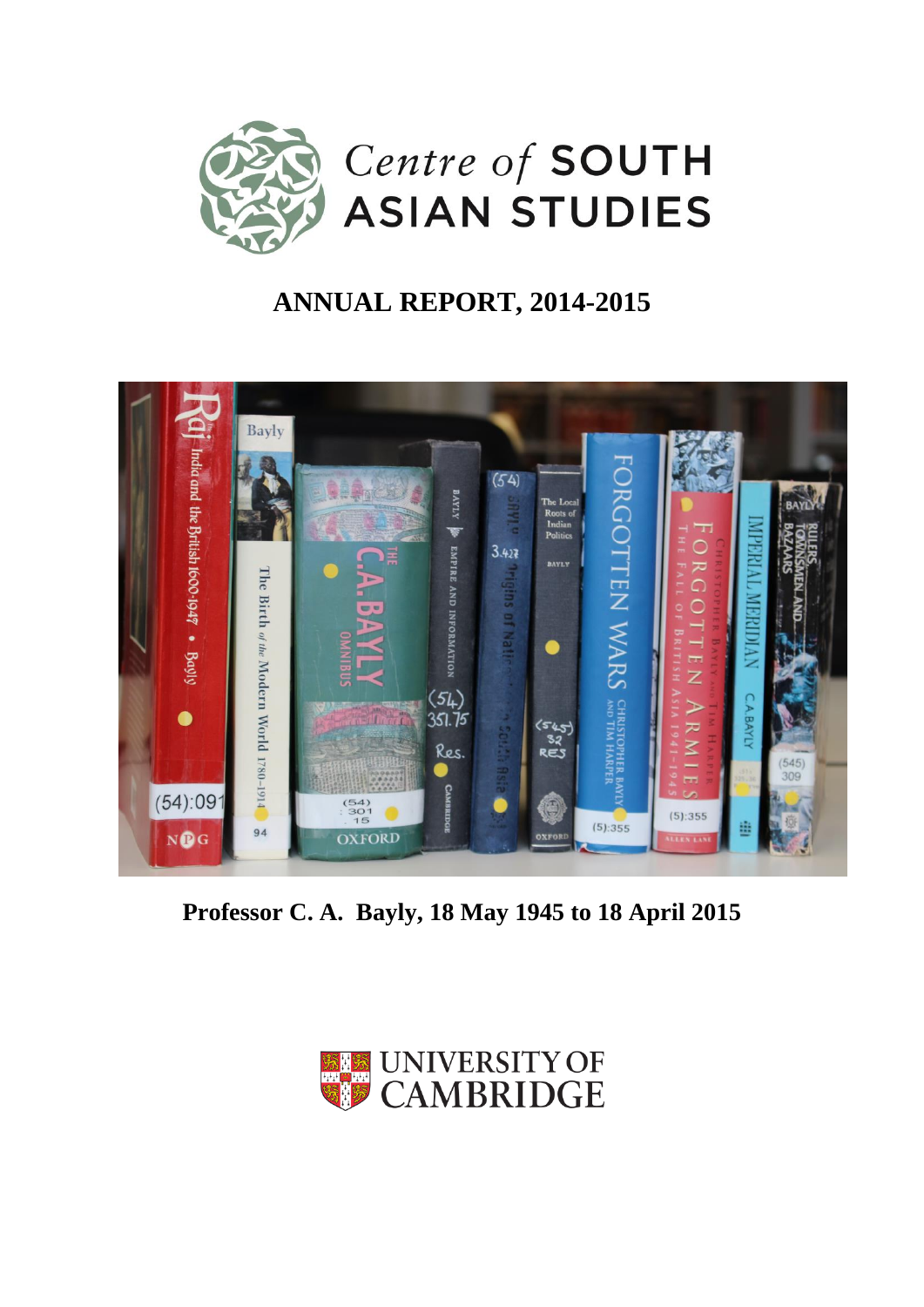It was an extremely sad concatenation of events that my first year as Director of the Centre was also the year of Chris Bayly's untimely and tragic death. Numerous obituaries have attested to Chris's contribution to scholarship and his role as an inspirational supervisor of graduate research. Here I wish only to record, on behalf of the staff of the Centre of South Asian Studies and the Committee of Management, our deep debt of gratitude to Chris for his years of leadership at the Centre, which saw us through a period of considerable change. Chris oversaw the Centre's move from Laundress Lane to the Alison Richard Building as a part of the new School of Human, Social and Political Science and negotiated its new relationship with the School of which it is now a part. All of this was achieved with minimal disruption to graduate students and to our scholarly visitors. Chris helped to establish the MPhil in Modern South Asian Studies, now in its sixth year, which continues to flourish. For these achievements, for his intellectual example, as well as for his friendship to so many members of the community of South Asianists in Cambridge, we remain deeply grateful.



*C.A. Bayly*

In my role as Director I have, with the support of the Committee of Management, sought to give the Centre a more 'Asia-facing' direction, deepening our ties, formal and informal, with institutions and universities in South Asia. To this end, we have planned tie-ups and joint activities with BRAC University in Dhaka, the Lahore University of Management Sciences and Jawaharlal Nehru University. The Centre looks forward to these connections leading to productive partnerships that support the research of graduate students and faculty across our universities.

Another aim has been to enrich the established weekly seminar series, for so long a central part of the Centre's programme. The establishment of named lectures each term, each of which is named after the Centre's previous directors, has given us an opportunity to invite eminent speakers, particularly from overseas. It was a great pleasure to welcome Dr Sunil Amrith of Harvard, Professor Willem van Schendel of Amsterdam and Professor Prasannan Parthasarathi of Boston College to deliver the inaugural Benny Farmer, Gordon Johnson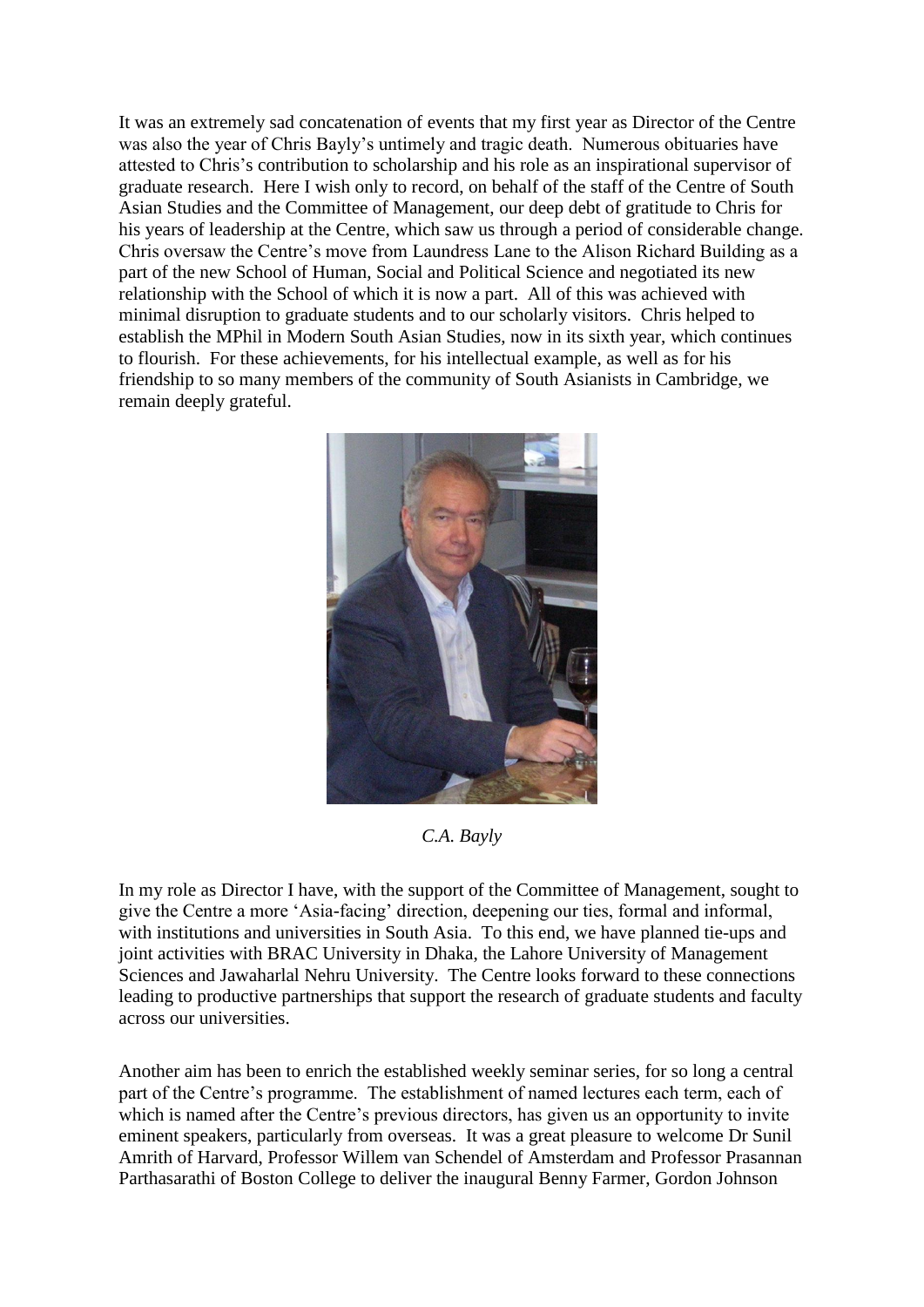and Raj Chandavarkar Lectures respectively.The annual Kingsley Martin Lecture, a highlight in the Centre's annual calendar, was delivered this year by Professor Mrinalini Sinha on 3 June 2015.

A landmark this year has been to set up a Charles Wallace Burma Trust visiting fellowship from Myanmar, and to welcome this year our first fellow, Tin Naing Win. Another new direction has been to give, in the Centre's programmes, greater prominence to initiatives that go beyond the purely academic, and have wider implications for policy and public affairs. To this end, the Centre has established a relationship with Camvol, which places, guides and advises young Cambridge students who wish to do voluntary work across South Asia.

We hosted a round table conference in Cambridge with Conciliation Resources, a nongovernmental organisation that has worked consistently to develop programmes and policies strengthening better understanding between developing countries of the subcontinent. To take these goals forward, the Centre organised an extremely successful panel at the Cambridge Festival of Ideas, which explored the common ground between India and Pakistan in terms of environmental resources and challenges, trade and economic growth, and state formation and geo-politics. Chaired by Anatol Lieven, the panel travelled to the Hay Festival in May 2015, where it was warmly received as part of the Cambridge University Series.



*Ornit Shani, Joya Chatterji, Kamal Munir and Bhaskar Vira India and Pakistan, the common ground Hay Festival, May 2015*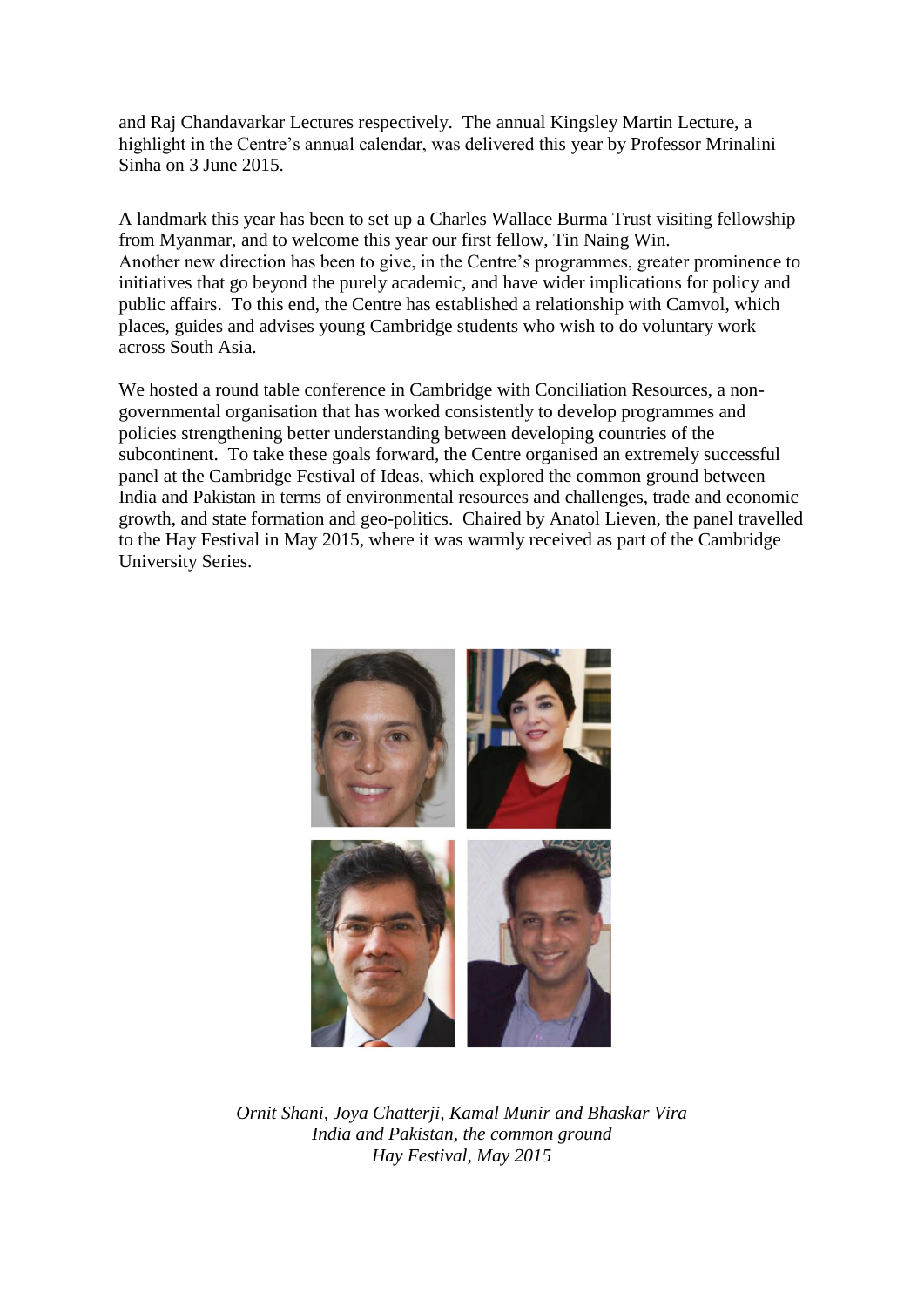The Centre was delighted to welcome Shekhar Pathak, the celebrated environmental activist, whose lecture on Himalayan lakes and ecosystems explained the tragic recent floods and their consequences. Other distinguished guests included the High Commissioner of India, His Excellency Mr Ranjan Mathai, and the High Commissioner of Singapore, Her Excellency Ms Foo Chi Hsia.

Our plans for the Centre's 50<sup>th</sup> anniversary next year are taking shape. Three main events are envisaged. The first is to host the British Association for South Asian Studies Conference in April 2016. The second will be a special issue of *Research Horizons*, which will feature the Centre prominently, and discuss the University's research on, and links with, India. The third will be the launch of a new website.

The MPhil in Modern South Asian Studies continues to attract excellent students from all over the world. This year, ten lively students from many different backgrounds and countries took the course. All graduated, two with distinction and three with high pass marks. Ananya Mishra received the Prize for Best Overall Performance in the MPhil and Roohi Hussain was awarded the C.A. Bayly Prize for the best dissertation.We are deeply grateful to academic colleagues from faculties and departments across the University who teach on the course, despite other heavy commitments. In particular, I would like to thank Tahir Kamran, Allama Iqbal Fellow, who has helped the Centre, the MPhil and our graduate students in countless ways, giving them endless time and energy, and David Washbrook, who has been a mainstay of the new core course of the revised MPhil programme. We thank the Malaysian Commonwealth Studies Centre for supporting our MPhil programme, which enables us to remain competitive and attract the best and brightest students.

Devika Singh, Smuts Fellow, leaves the Centre at the end of this year, and I thank her for her contribution to the Centre, particularly for her stimulating teaching. Edward Anderson, a fourth-year PhD student in History at Cambridge, whose dissertation is on Hindu nationalism in Britain, has been elected to replace her from 2015 to 2018. We look forward to welcoming Edward, a graduate of the MPhil in South Asian Studies, back to the Centre.

The work of the staff of the Centre - Kevin Greenbank, Barbara Roe and Rachel Rowe has, as always, been outstanding. Their commitment going well beyond their formal duties: their support for the MPhil students, PhD students and visiting scholars from around the world is quite remarkable. The Centre would be a shadow of its vibrant self without them.

*Joya Chatterji*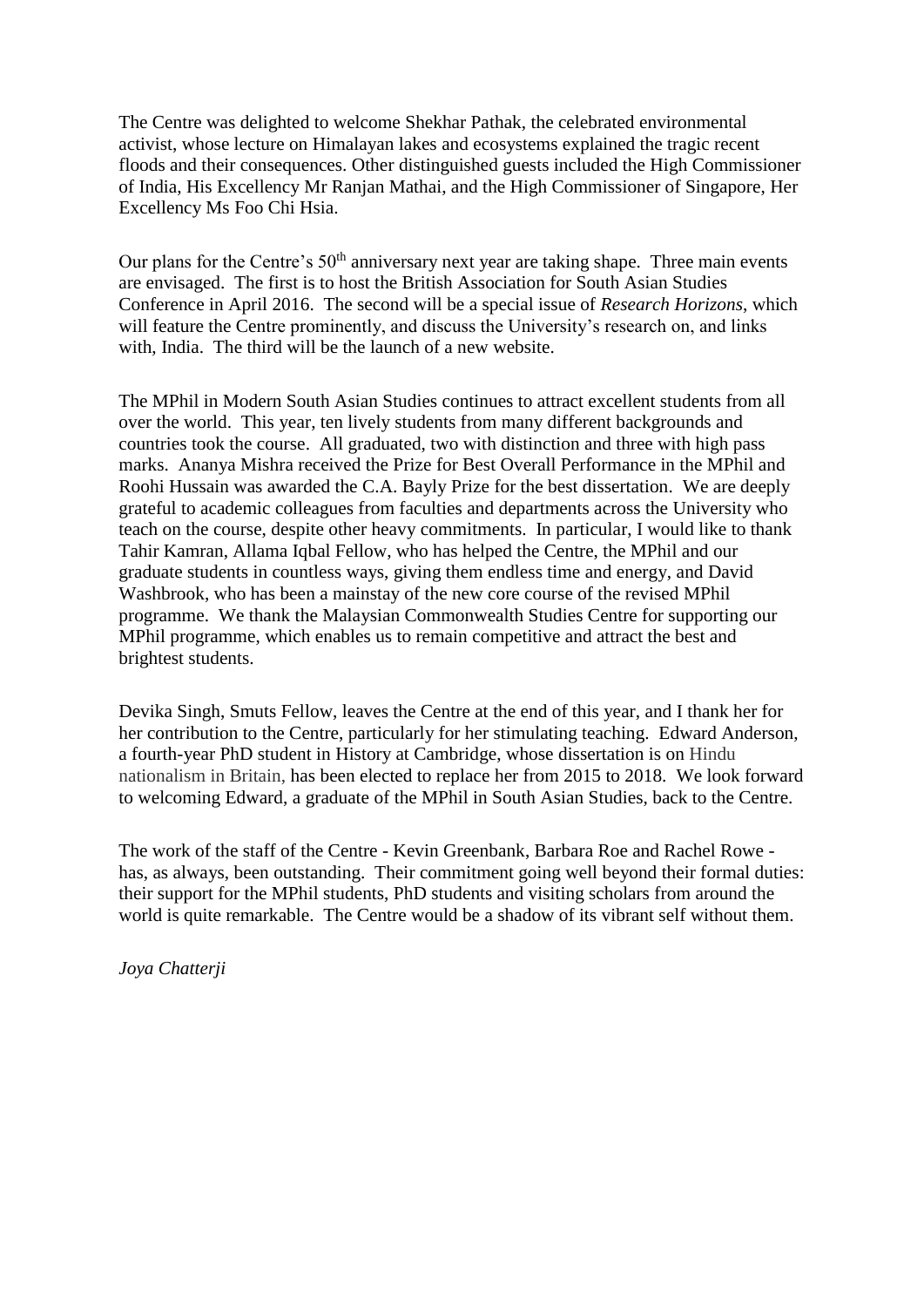#### **Events at the Centre**

The Centre's weekly seminar programme included speakers from a variety of institutions. Topics this year included *Murder at London Zoo: race, masculinity and empire; Transfigured landscape: the spectre of Kashmir and Bombay cinema; Urdu migrant literati and Lahore's culture* and *New Buddhist Nationalism in Sri Lanka and Myanmar.* A full list of seminars for 2014-15 can be found at the end of this report.



**The Indian High Commissioner, Mr Ranjan Mathai** (above, right) visited the Centre in October and met students and staff over lunch

A book launch was held in the Centre's library on 31 October for Omar Shahid Hamid's novel *The Prisoner*.

On 1 November the Director, Dr Ornit Shani, Dr Bhaskar Vira and Dr Kamal Munir participated in a panel discussion 'India-Pakistan: the common ground' as part of the Festival of Ideas. The discussion looked at commonalities between the two countries in the India/Pakistan divide, finding common ground in terms of development, economic growth and research, where a spirit of co-operation brings benefits for all. The same panel travelled to the Hay Festival in May to continue their discussion.

There were film screenings of *The World before her* and *Birth 1871: history, the state and the arts of denotified tribes of India* and a joint film screening with the Centre of Development Studies of the *Gulabi Gang*, a film by Nishtha Jain.

In February the Centre held a lively panel discussion at Clare Hall on 'the 2015 Delhi elections: what do they tell us about Indian democracy?' The panel included Dr Rochana Bajpai (SOAS); Dr Mukulika Banerjee (LSE); Dr Shruti Kapila (Cambridge); Dr Lisa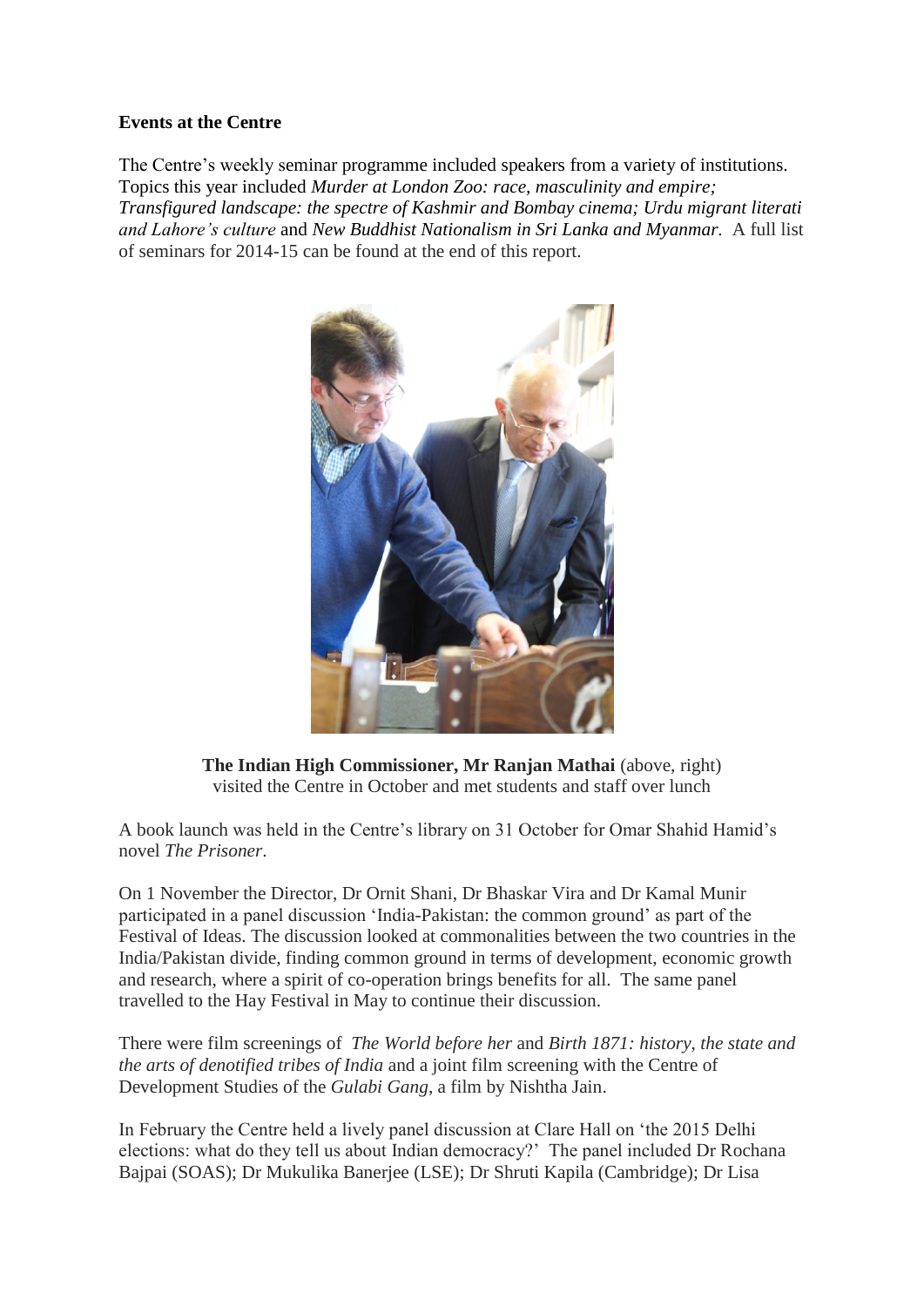Mitchell (University of Pennsylvania) and Dr Ornit Shani (Haifa University) and was chaired by Dr Ramnarayan Rawat (Smuts visiting Fellow and University of Delaware).

The Singapore High Commissioner (Ms Foo Chi Hsia (High Commissioner Foo)) and Mr Mak Yong Yang (Second Secretary) visited the Centre in March and met students and staff over coffee.

## **MPhil in Modern South Asian Studies**

The MPhil completed a successful sixth year. Of the 26 offers made, 10 students matriculated. This year's students came from Britain, India and the USA.

One student intermitted but the remaining 9 were awarded the MPhil degree. 2 students achieved the mark of Distinction, 3 achieved High Passes and 3 a Pass. Dissertation titles included 'Social entrepreneurship in India and transformational leadership. A Comparative case study'; 'A study of the *Tadhkira Gauthiya*: the changing configurations of Sufism in nineteenth century South Asia'; 'From tribal to Adivasi identity in the song cultures of Odisha 1900-present' and 'inventing Gorkhaland; late colonialism and the emergence of regional politics in Darjeeling, 1907-1948'.

Feedback from students was generally positive and comments included 'Very satisfied, really enjoyed the course and learnt a lot' and 'I think the core course is well-balanced, and it helps us form an overview of the history and status quo of the South Asian subcontinent'.

Students were particularly enthusiastic about the language classes, one commenting 'Most fascinating thing about the Urdu part of the course was how quickly I learned to master the language' and another 'Really enjoyed learning Urdu and thought classes were well structured. Excellent blend of grammar, standard vocabulary, colloquialisms, and cultural references gave full exposure to the language'.



*MPhil graduation party. Saumya Saxena, Ananya Mishra, Aditi Ratho, Camille Danvers and Aishwarj Kumar*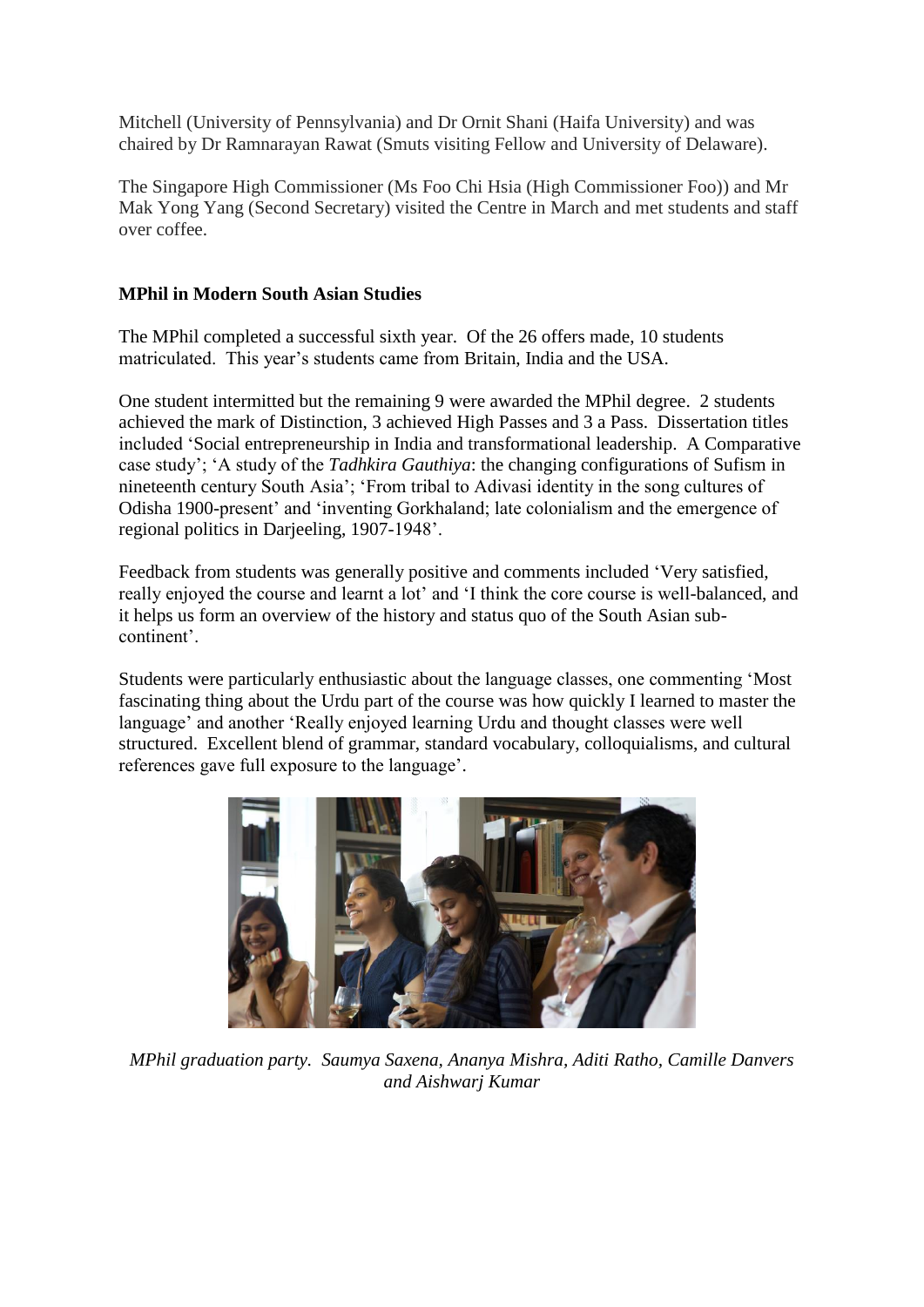The Centre thanks the following for generously contributing many hours to hold seminars with, and to supervise the dissertations of, students: Dr Sunil Amrith, Dr Patrick Clibbens, Dr Leigh Denault, Dr Shailaja Fennell, Dr Tahir Kamran, Mr Aishwarj Kumar, Dr James Laidlaw, Dr Elisabeth Leake, Dr Annamaria Motrescu-Mayes, Professor Christopher Pinney, Dr Devika Singh, Dr Vincenzo Vergiani, Dr Bhaskar Vira and Dr David Washbrook.



*Kevin Greenbank, Anique Newaz, Tejas Hargudkar, Joya Chatterji, Roohi Hussain and Ananya Mishra*

Roohi Hussain was awarded the C.A. Bayly Prize for the best dissertation of 2014-15. Roohi will be studying for the PhD degree in History at the University of Kent at Canterbury. Ananya Mishra received the Prize for Best Overall Performance in the MPhil in 2014-15. We hope to see Ananya back in Cambridge studying for the PhD in the future.

The External Examiner stated in his report: 'The programme is clearly very demanding and intensive and produces work of remarkably high calibre. The individually-tailored Hindi/Urdu component is clearly enthusiastically taught with a great deal of dedication to the task. The range of options is good and students are given early feedback through short book reviews which provide valuable guidance on writing styles that may be appropriate to later coursework. The dissertations are impressive in their intense engagement with their topics. Clearly the previous stewardship of C.A. Bayly set extremely high standards and these have undoubtedly been maintained under Professor Chatterji.'.

*Barbara Roe*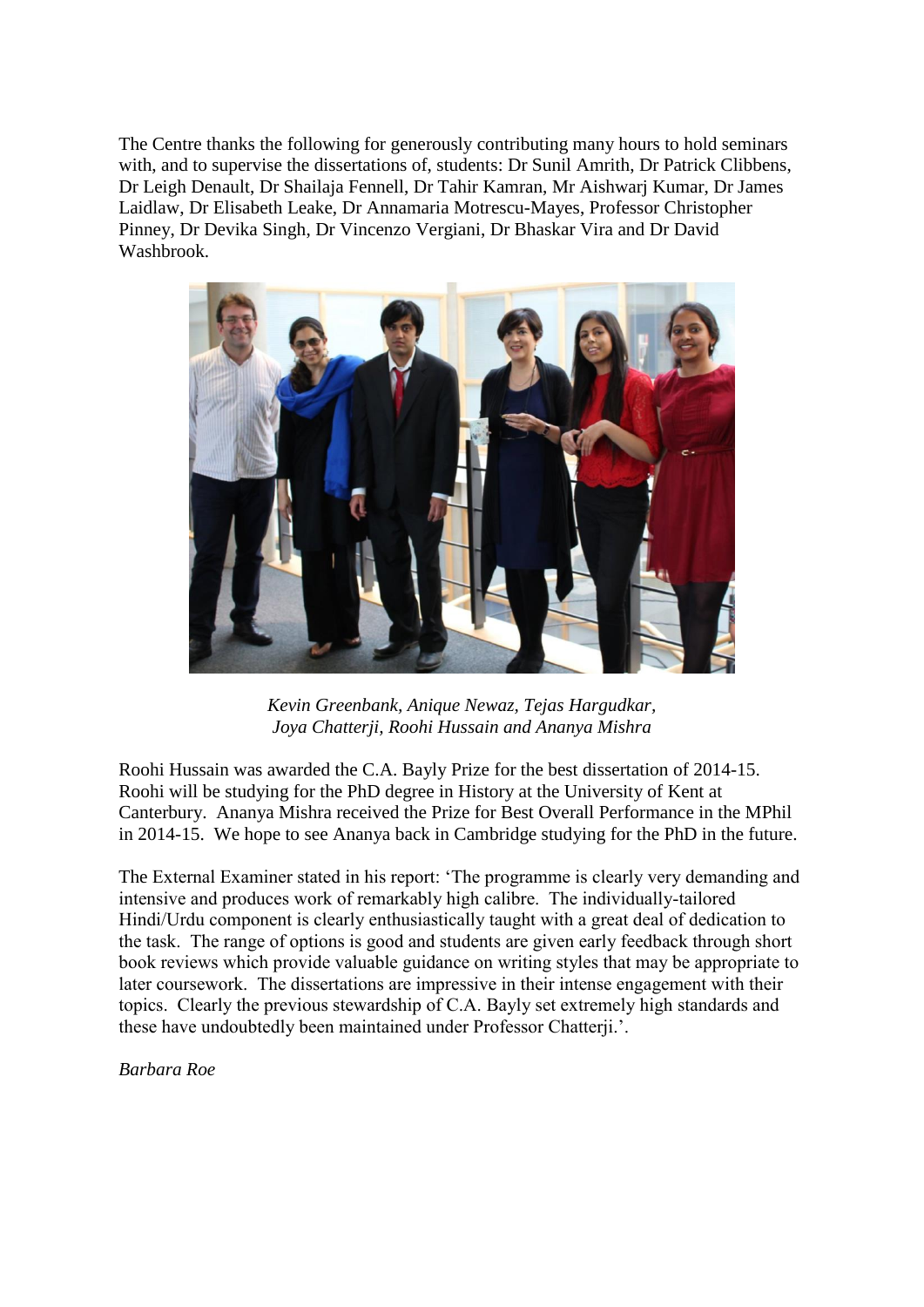#### **Library and Archive Report**

This was a busy year for the South Asian Archive and for the Centre's Library. Work continued on the digitization of the photograph collections. A team of volunteers from the National Association of Design and Fine Arts Societies are working on the collection and we hope to have a significant number of images available on the website in the near future.

At the University Library (UL) some spectacular South and Southeast Asian photographs and artwork in the Royal Commonwealth Society (RCS) collections were digitized. These can be viewed on [Cambridge Digital Library](http://cudl.lib.cam.ac.uk/collections/rcs) [\(http://cudl.lib.cam.ac.uk/collections/rcs\)](http://cudl.lib.cam.ac.uk/collections/rcs).

Burmese collections were the focus of research interest forvisits by Tin Naing Win (Charles Wallace Visiting Scholar from Yangon, Myanmar) and Ron Graham (Royal Ontario Museum, Toronto) and three fabulous Burmese fabric maps dating from the 1860s held in the UL were digitised with funding from the Anstuther Literary Trust for Rare Books. These are now being conserved. You can view them at: <http://cudl.lib.cam.ac.uk/search?keyword=burma%20maps&page=1&x=0&y=0>.

Thirty-six Company paintings from Tiruchirappalli, Tamil Nadu in the RCS collections were also digitised and conserved. Painted on mica in 1869, they had become too fragile to handle. View them at: <http://cudl.lib.cam.ac.uk/view/MS-RCMS-00352/1> and read about their conservation: <https://specialcollections.blog.lib.cam.ac.uk/?p=9876>

At the Centre of South Asian Studies work has continued on the catalogue of the archive papers. This work should be completed by the end of the next academical year, in time to go up on the re-designed website which we are hoping to launch soon.

The Archivist made a film about the diaries in the C.A. Whitehouse Collection in conjunction with the Communications Office – the film was released recently and will be followed up by an article in the University's *Research Horizons* magazine. We have also featured in CAM magazine in the Easter Term.

The Archivist spoke at the South Asia Archive and Library Group (SAALG) at the Salvation Army International Heritage Centre in London in January and at a conference about the teaching of Partition in British schools in Coventry, along with Dr Kamran. He spoke about the Centre's oral history collection and what it reveals about the movements engaged in the struggle for independence at the Festival of Ideas in November.

Our Librarian too hosted an event at the Festival of Ideas in October - a show-and-tell session and exhibition entitled 'Hidden Hong Kong' with the Map Department at the UL. She also held a series of workshops for History students (undergraduates and graduates) using the RCS photographic collections, and gave numerous one-to-one and small group induction and research skills sessions to graduate students and visiting scholars. She is a member of the SAALG Steering Group and represented the Centre in Paris at the SAALG-SEALG conference on French connections with South and Southeast Asia in July. She is active on social media, tweeting and blogging about archives and special collections.

In February the Librarian and Archivist hosted a research day for graduate students on the MA Photographic History and Practice course at De Montfort University. The Archivist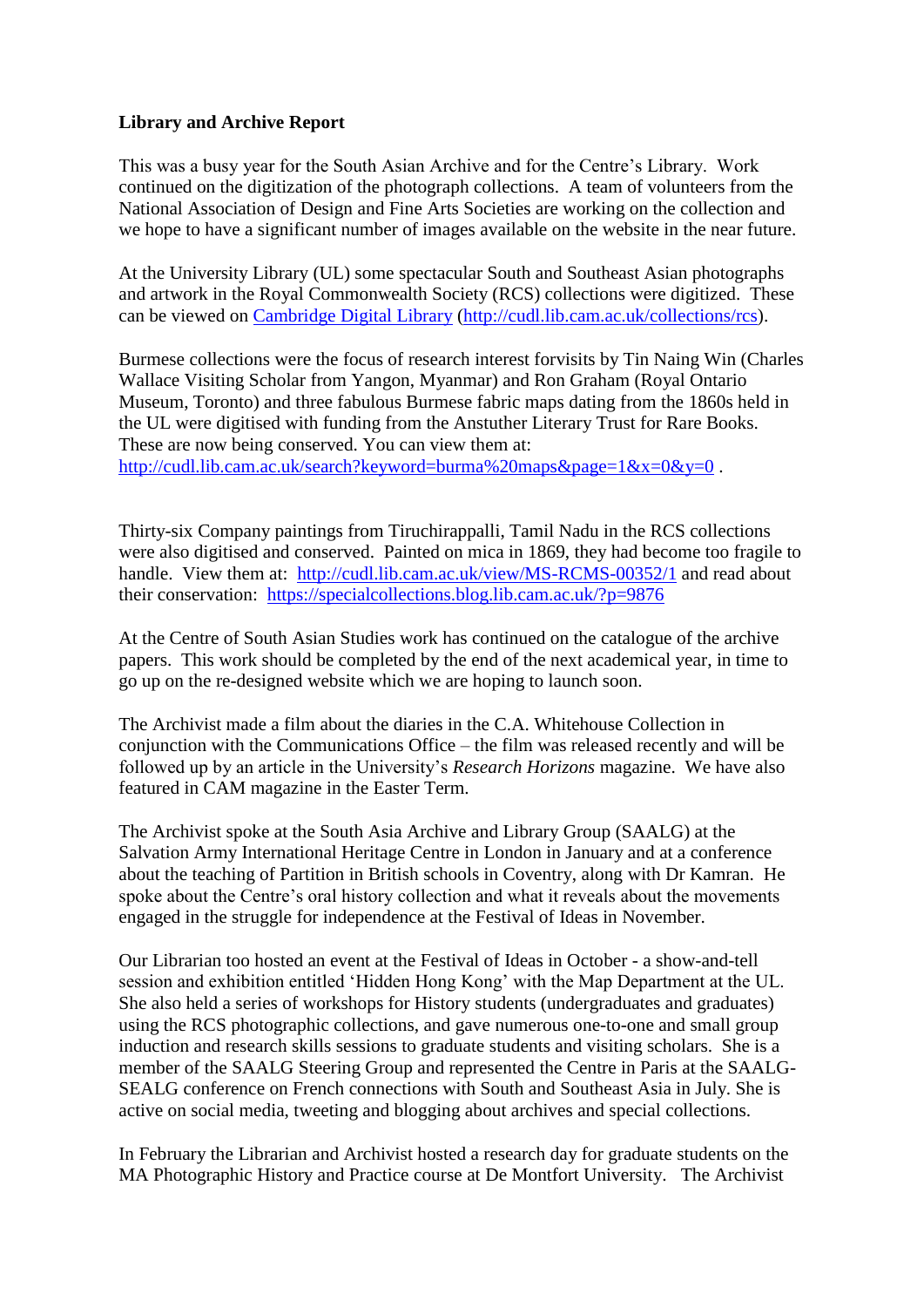also visited India just before Christmas, giving presentations in Delhi, Lucknow and Chennai and meeting with a number of archivists and collection holders during his stay. The archive was visited by Mr Ranjan Mathai, the Indian High Commissioner in October.

The Centre's Library continues to grow - 222 new titles were purchased or donated - and we are particularly grateful to our donors and the Smuts Memorial Fund for a library grant. At the UL, our Librarian was awarded a Wellcome Trust Research Resources Award for the conservation and digitisation of WWII records of civilian internment on Singapore in the RCS collections, and a Smuts library grant for the digitisation of photographs from Singapore and Sri Lanka.

Not surprisingly, perhaps, the Centre receives very large numbers of enquiries by email from researchers across the world, as well as by personal visitors to the Alison Richard Building. During 2014-15 the Librarian alone answered 1495 such enquiries and both Librarian and Archivist find it difficult to keep abreast of and catalogue the fascinating new books and archives acquired. Fortunately, they rather like being busy!

*Rachel Rowe Kevin Greenbank*

#### **People**

## **Dr Tahir Kamran**



Dr Kamran came to the end of his fifth and final year as Allama Iqbal Fellow at the Centre. He again taught classes for the core course and marked essays, dissertations and Urdu language scripts for the MPhil in Modern South Asian Studies. Three students studied for the MPhil under his supervision.

He published two Journal articles 'Lockwood Kipling and the Establishment of Mayo School of Arts' in the *Journal of the Royal Asiatic Society*, CUP, Volume 25(2015) and 'The pre-History of Religious Exclusionism in Contemporary Pakistan: Khatam-e-Nubuwwat 1889- 1953', *Modern Asian Studies*.

Dr Kamran also published a book chapter 'Shari'a, Shias and Chishtiya Revivalism' in an edited volume entitled *The Shia in Modern South Asia: Religion, History and Politics*. He also completed a monograph 'The Colonial Lahore: City and Beyond', a project in collaboration with Ian Talbot which will be simultaneously published by Hurst & Company, OUP, London and Penguin India in 2016.

In September Dr Kamran visited Coventry with the Archivist to participate in a workshop on the teaching of Partition in primary schools in the UK. He was keynote speaker at the book launch of *Medina in Birmingham, Najaf in Brent: Inside British Islam* by Innes Brown, which was held at SOAS.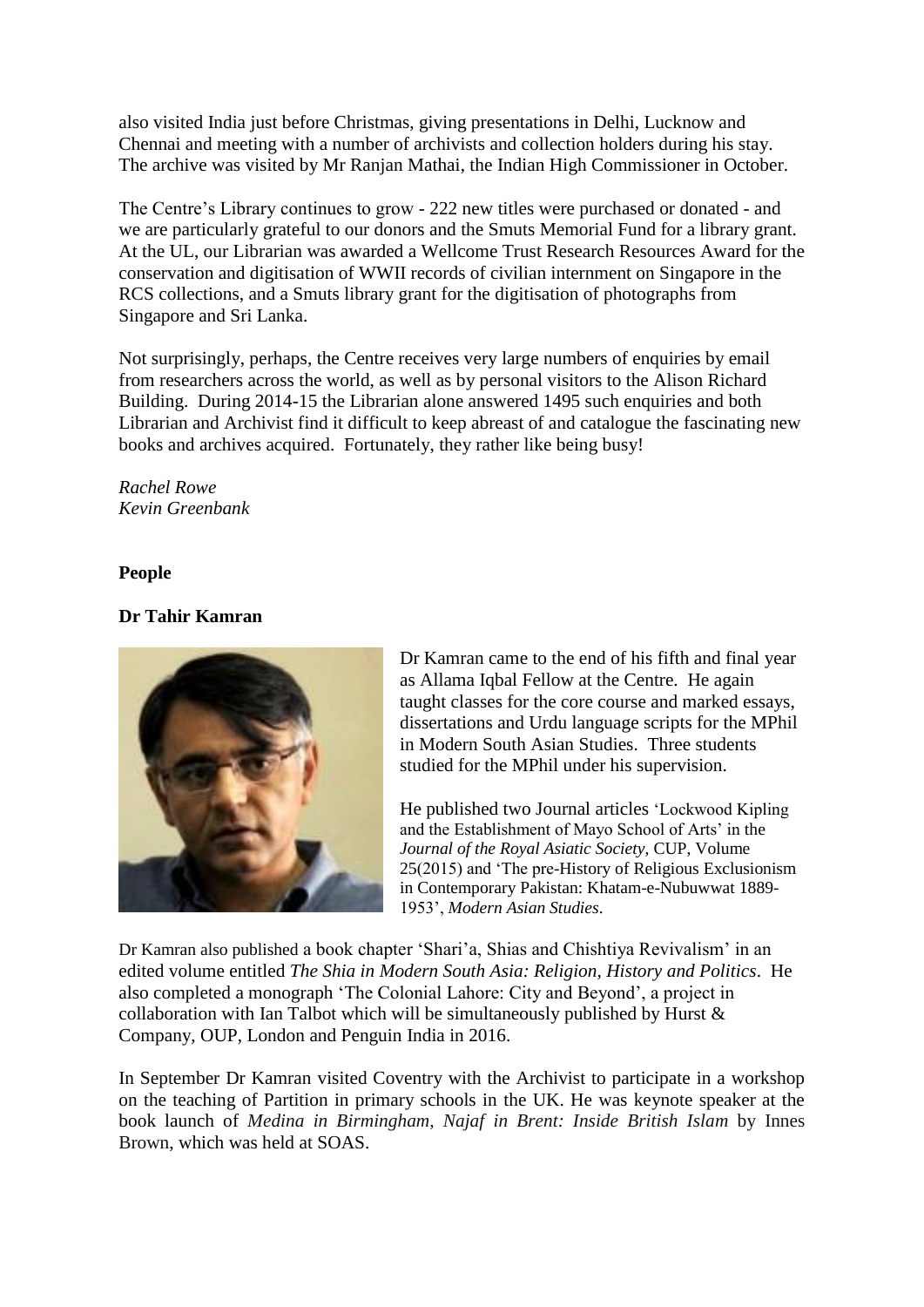In April Dr Kamran gave a seminar entitled *Urdu migrant literati and Lahore's culture* at the Centre.

Staff and students at the Centre were sad to say goodbye to Dr Kamran when he returned to Lahore in June. Always available to talk to students, his intelligence, kindness and wit will be missed by all of us and we look forward to his future visits.

## **Dr Ramnarayan Rawat**

Dr Ram Rawat joined the Centre in August 2014 as the Smuts Visiting Fellow in Commonwealth Studies. Dr Rawat is an Associate Professor of History at the University of Delaware and lives in Philadelphia. As Smuts Fellow at the Center, Dr Rawat was completing his second book project, 'Parallel Publics: A New History of Indian Democracy.' It outlines the role of Dalit groups in introducing innovative ideas and practices in the history of liberalism in India. In addition to Smuts, the second book project has received generous support from the American Council of Learned Societies' Charles A. Ryskamp Research Fellowship, and from the American Institute of Indian Studies' Senior Fellowship. Dr. Rawat benefitted greatly from discussing and sharing his work with members of the Centre.



Dr Rawat also gave a talk, 'From Untouched to Untouchable: The History and Politics of Naming,' from his second book project at the Centre in November, 2014. A revised version was published in *Indian Economic and Social History Review* (2015) titled, "Genealogies of Dalit Political: Transformation of *Achhut* from 'Untouched' to 'Untouchable' in earlytwentieth century North India."

Dr. Rawat delivered the prestigious Smuts Memorial Fund Lecture, "Parallel Publics: An Indian history of democracy," in May 2015 at Trinity College. Chair of Smuts Managers and Professor of Geography, Dr Ash Amin chaired and introduced the speaker. The Director, Professor Joya Chatterji, offered a formal response to the Lecture. It was followed by questions from the audience. The Lecture concluded with a reception at Trinity College.

During his tenure as Smuts Fellow at the Centre, Dr Rawat was invited for presentations at the University of Edinburgh, SOAS, University of London (two talks), Kings College, London, Georg-August-Universitat Gottingen (Germany), London School of Economics, and a conference in Delhi.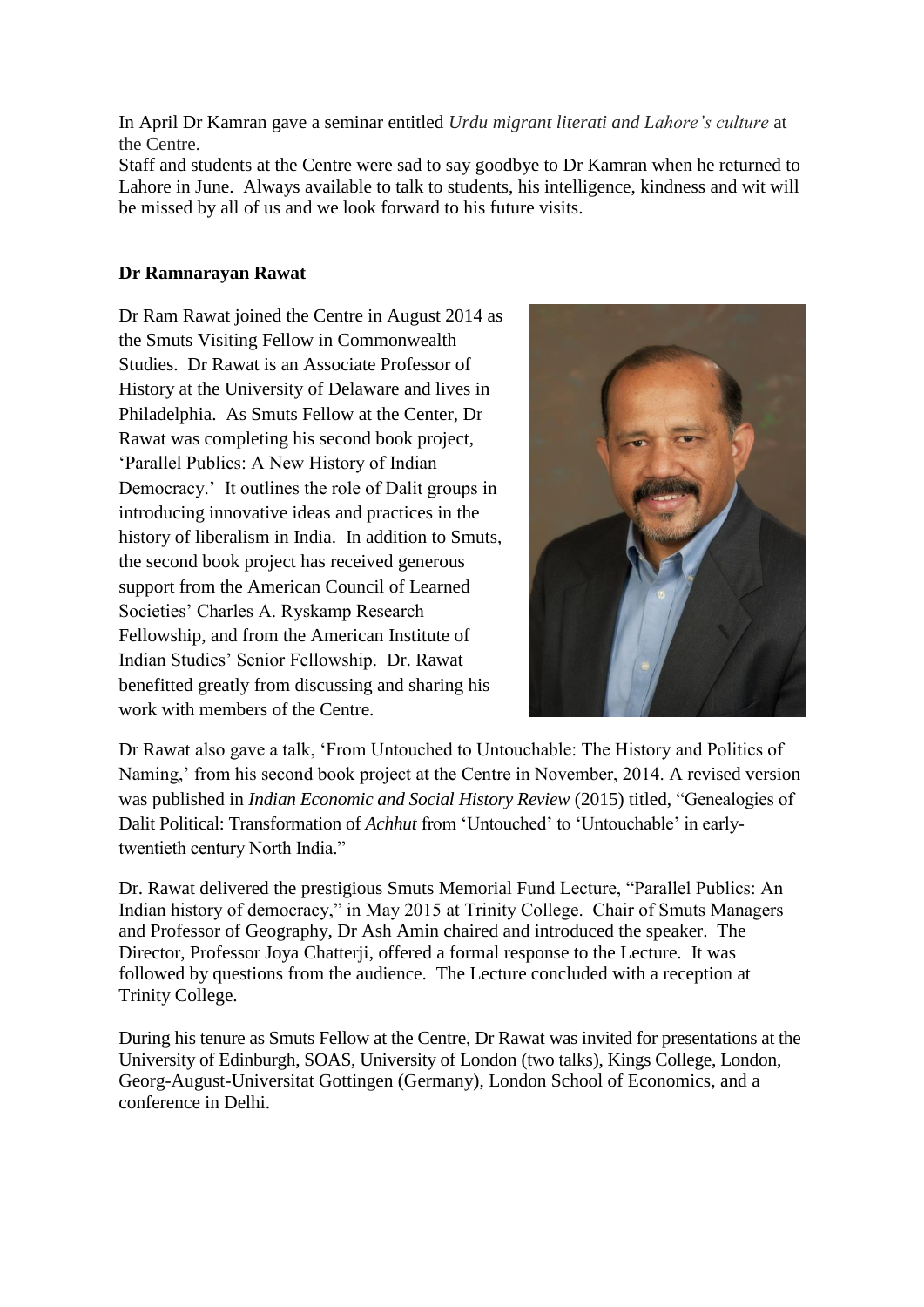Dr. Rawat's first book, *Reconsidering Untouchability: Chamars and Dalit History in North India* (Ranikhet: Permanent Black, 2012 & Bloomington: Indiana University Press, 2011), is the recipient of Joseph Elder book prize awarded by American Institute of Indian Studies and received 'Honorable Mention' in 2013 Association of Asian Studies Bernard S Cohn book prize. He has co-edited the *Dalit Studies* which is being published by the Duke University Press in April 2016.

#### **Dr Devika Singh**

Dr Devika Singh completed her third and final year at the Centre as Smuts Research Fellow in Commonwealth Studies.

In Michelmas and Lent terms she convened and taught her option course 'Modern art and society: Appropriating modernism in twentieth-century India' for the MPhil in Modern South Asian Studies.

From September 2016 she will be a fellow at the Centre allemand d'histoire de l'art in Paris. We wish Devika every success for the future.



## **Dr Tin Naing Win**

.



Dr Tin Naing Win arrived in Cambridge in April to take up his appointment as the Centre's first Charles Wallace Burma Trust Visiting Fellow. His research project was entitled 'Excavating historical, artistic and significant values in Myanmar manuscript maps held in British libraries: recollecting and retaking of map sources for Myanmar' and had five ultimate objectives: to examine original cloth maps and manuscript maps of Myanmar held in British libraries; to analyse and interpret the map sources; to study maps as historical, cultural and artistic artifacts; to recollect and bring back digital copies of old Myanmar maps kept in British libraries; to preserve and disburse the rare maps in Myanmar.

During his three month visit to Cambridge he was able to collect a number of Myanmar primary historical maps only available in British libraries and never studied before. All the maps collected, particularly rare cloth maps, are very valuable and important, not only for historical research but for Myanmar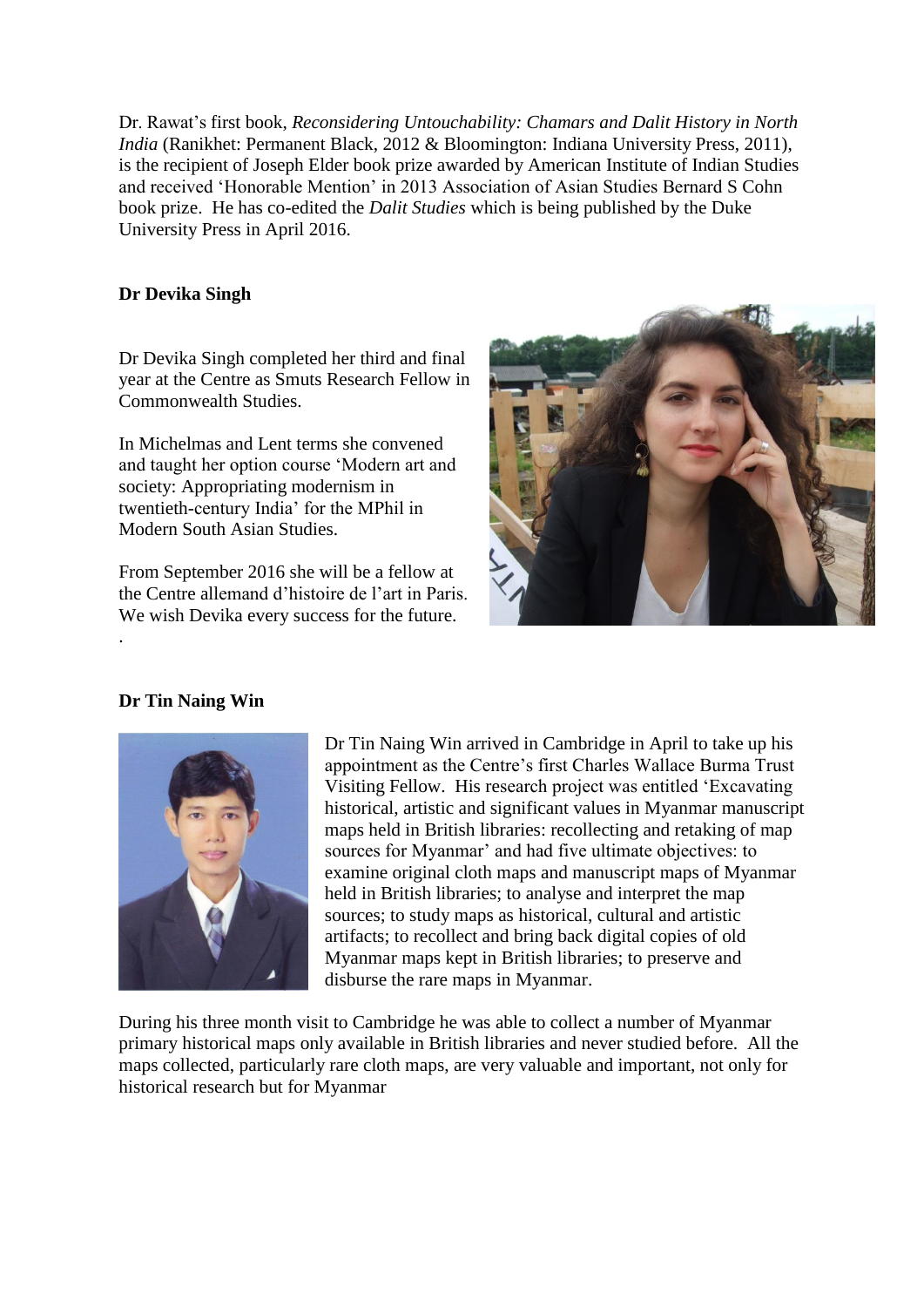# **The South Asian Studies Seminar Series, 2014-15**

# **Michaelmas Term 2014**

| 8 October   | <b>Professor William Gould (University of Leeds)</b><br>Film screening: 'Birth $1871$ ', followed by Q&A session with the film<br>makers                               |
|-------------|------------------------------------------------------------------------------------------------------------------------------------------------------------------------|
| 15 October  | Dr Sunil Amrith (Birkbeck, University of London)<br>The inaugural Dr B.H. Farmer Seminar: Crossing the Bay of Bengal:<br>the rise & decline of a South Asian Region    |
| 22 October  | Dr Heonik Kwon (Trinity College)<br>Conceptualising Asia's postcolonial Cold War                                                                                       |
| 29 October  | Professor Niraja Gopal Jayal (Jawaharlal Nehru University)<br>Indian citizenship: a century of disagreement                                                            |
| 5 November  | Dr Ramnarayan Rawat (Smuts Visiting Fellow and University of<br>Delaware)<br>From untouched to untouchable: the history and politics of naming                         |
| 12 November | Professor Deepak Nayyar (Jawaharlal Nehru University)<br>The Republic of India: between hope and despair                                                               |
| 19 November | Dr Ornit Shani (St John's College, Cambridge and Haifa University<br>Rewriting the bureaucratic colonial imagination in the preparation for<br>India's first elections |
| 26 November | Professor Srirupa Roy (University of Göttingen)<br>Being the change; the Aam Aadmi Party and the politics of curative<br>democracy                                     |
| 3 December  | Dr Jonathan Saha (University of Bristol)<br>Murder at London Zoo: race, masculinity and empire                                                                         |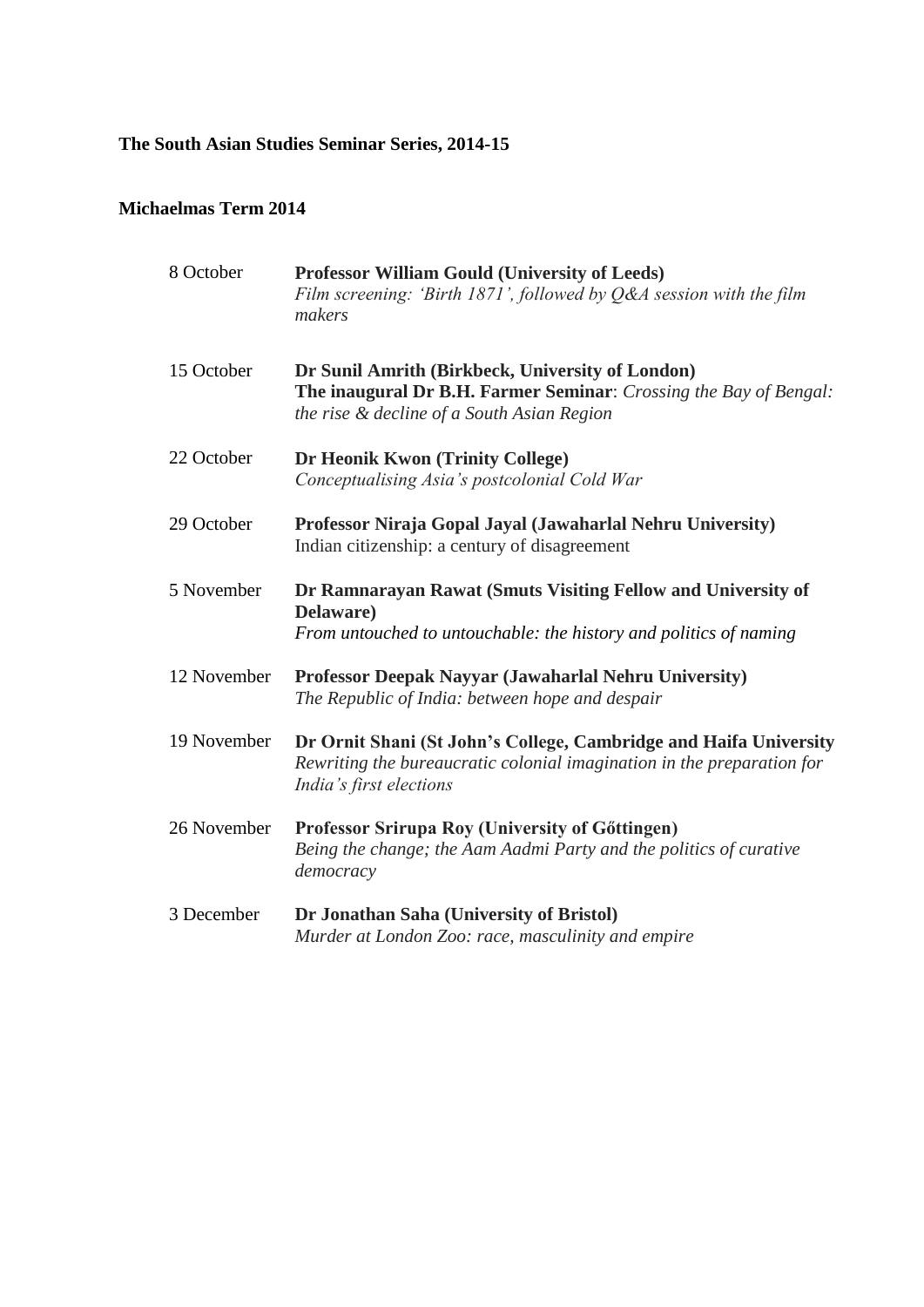# **Lent Term 2015**

| 14 January              | <b>Professor Chris Fuller (London School of Economics)</b><br>Imperial empiricism and the decline of the Raj: caste, religion and official<br>anthropology in the early twentieth century                                                 |
|-------------------------|-------------------------------------------------------------------------------------------------------------------------------------------------------------------------------------------------------------------------------------------|
| 21 January              | Dr Lisa Mitchell (visiting Fellow at Clare Hall, Cambridge and<br><b>University of Pennsylvania</b> )<br>Public space and the demand for recognition: lawful and unlawful<br>assembly and the 'conditions of listening' in Indian history |
| 28 January              | Anjali Bhardwaj-Datta (University of Cambridge)<br>The urban conquest of the periphery: re-gendering Delhi's urban villages                                                                                                               |
| 4 February              | Professor Chandra Mallampalli (Westmond College)<br>A Muslim conspiracy in colonial South India: Wahhabis in the Deccan,<br>1830-40                                                                                                       |
| 11 February             | Dr Emma Mawdsley (Department of Geography, University of<br>Cambridge)<br>India's development cooperation: managing transitions, opportunities,<br>challenges and uncertainties in the decade ahead                                       |
| 18 February             | <b>Professor Ulrike Stark (University of Chicago)</b><br>Benares beginnings: print modernity, book entrepreneurs and cross-<br>cultural ventures in a colonial metropolis                                                                 |
| 25 February             | Dr Iza Hussin (Department of POLIS, University of Cambridge)<br>The politics of Islamic law: local elites, colonial authority and the making<br>of the Muslim State                                                                       |
| 4 March                 | Professor Willem van Schendel (University of Amsterdam)<br>The inaugural Dr Gordon Johnson Seminar:<br>Rethinking (South) Asian Studies: spaces and inter-linkages                                                                        |
| 11 March                | <b>Professor Shohini Ghosh (AJK Mass Communication Research</b><br>Center, Jamia Millia Islamia)<br>Transigured landscape: the spectre of Kashmir and Bombay cinema                                                                       |
| <b>Easter Term 2015</b> |                                                                                                                                                                                                                                           |
| 22 April                | Dr John Zavos (University of Manchester)                                                                                                                                                                                                  |

|          | Translating cultures of service in the diaspora: devotion as social action<br>in the BrAsian city |
|----------|---------------------------------------------------------------------------------------------------|
| 29 April | Dr Tahir Kamran (Allama Iqbal Fellow, Centre of South Asian                                       |
|          | <b>Studies</b> )                                                                                  |
|          | Urdu migrant literati and Lahore's culture                                                        |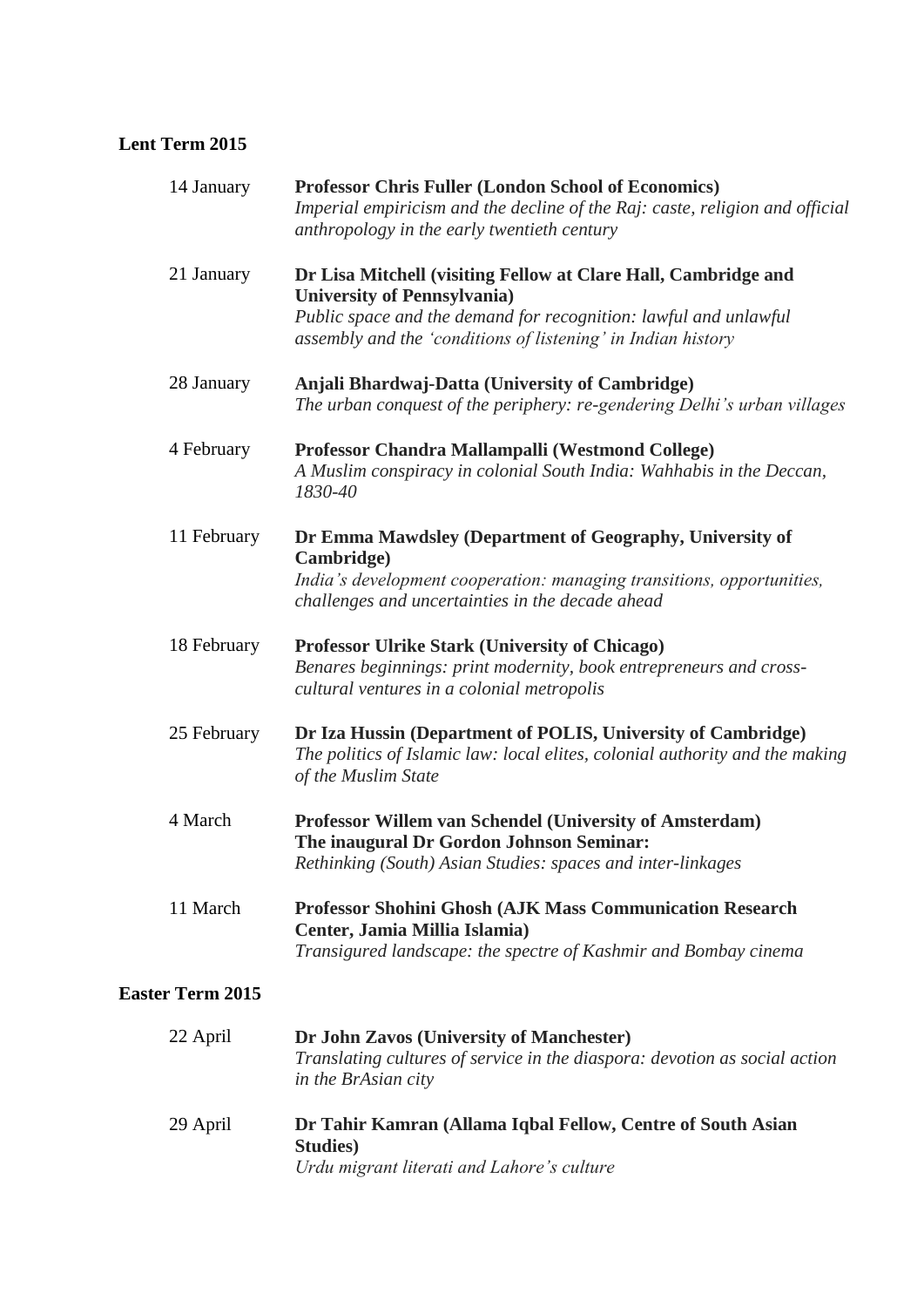| 1 May   | Professor Sanjay Subrahmanyam (UCLA)<br>Modern Asian Studies Lecture: One Asia or many?: views from<br>connected history                                                                    |
|---------|---------------------------------------------------------------------------------------------------------------------------------------------------------------------------------------------|
| 6 May   | Dr Aditya Sarkar (University of Warwick)<br>The antimonies of industrial relations: Bombay's mills, 1884-1897                                                                               |
| 12 May  | Dr Anupama Rao (Columbia University)<br>Ambedkar in his time and ours                                                                                                                       |
| 13 May  | Dr Akhila Yechury (University of St Andrews)<br>Imagining India, decolonising l'Inde francaise, 1947-1954                                                                                   |
| 20 May  | Dr Matthew Walton (University of Oxford)<br>New Buddhist Nationalism in Sri Lanka and Myanmar                                                                                               |
| 21 May  | Dr Ramnarayan Rawat (Smuts Visiting Fellow and University of<br>Delaware)<br><b>Smuts Memorial Lecture</b> – Parallel publics: an Indian history of<br>democracy                            |
| 27 May  | Professor Prasannan Parthasarathi (Boston College)<br>The inaugural Dr Raj Chandavarkar Seminar<br>The natural wealth of nations: ecology and agriculture in nineteenth<br>century Tamilnad |
| 3 June  | Professor Mrinalini Sinha (University of Michigan)<br>Kingsley Martin Memorial Lecture - The political in question:<br>abolitionism in India's twentieth century                            |
| 10 June | Dr John Slight (St John's College, Cambridge)<br>The colonial Hajj from India and Malaya                                                                                                    |
| 29 June | Professor Tanika Sarkar (Jawaharlal Nehru University)<br>Intimate Violence: Age of Consent Controversies in Colonial Bengal                                                                 |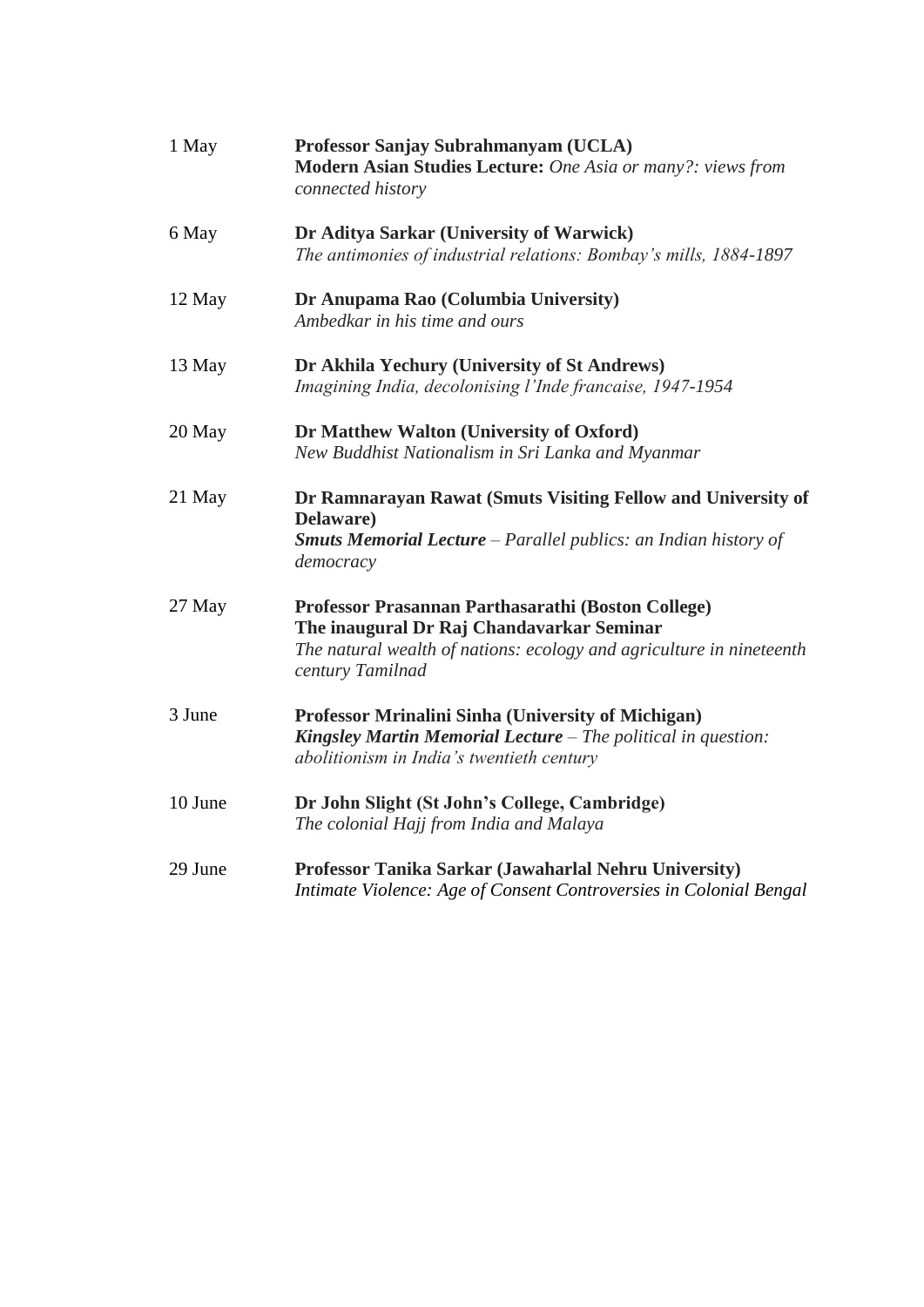#### **ESTABLISHMENT OF THE CENTRE, 2014-15**

#### **Staff**

Professor Joya Chatterji, Director Dr K.M. Greenbank, Archivist Mrs B. Roe, Administrator Ms R.M. Rowe, Smuts Librarian for South Asian and Commonwealth Studies Dr Devika Singh, Smuts Research Fellow

#### **Members of the Centre's Committee of Management, 2014-15**

| Professor J. Chatterji | Director                                                   |
|------------------------|------------------------------------------------------------|
| Dr Ha-Joon Chang       | Appointed by the Faculty Board of Economics                |
| Dr S. Fennell          | Co-opted member                                            |
| Dr K.M. Greenbank      | Co-opted member                                            |
| Dr T.N. Harper         | Appointed by the Faculty Board of History                  |
| Dr I. Hussin           | Co-opted member                                            |
| Dr T. Kamran           | Co-opted member                                            |
| Dr J. Laidlaw          | Appointed by the Faculty Board of Human, Social and        |
|                        | <b>Political Science</b>                                   |
| Dr K. Munir            | Co-opted member                                            |
| Professor J. Prabhu    | Appointed by the Faculty Board of Business and             |
|                        | Management                                                 |
| Dr S. Sivasundaram     | Co-opted member                                            |
| Dr V. Vergiani         | Appointed by the Faculty Board of Asian and Middle Eastern |
|                        | <b>Studies</b>                                             |
| Dr B. Vira             | Appointed by the Faculty Board of Earth Sciences and       |
|                        | Geography                                                  |
| Dr D. Washbrook        | Co-opted member                                            |
|                        |                                                            |

#### **Visiting Fellows**

Dr Tahir Kamran (Allama Iqbal Fellow) Dr Ramnarayan Rawat (Smuts Visiting Fellow) Dr Tin Naing Win (Charles Wallace Burma Trust Visiting Fellow)